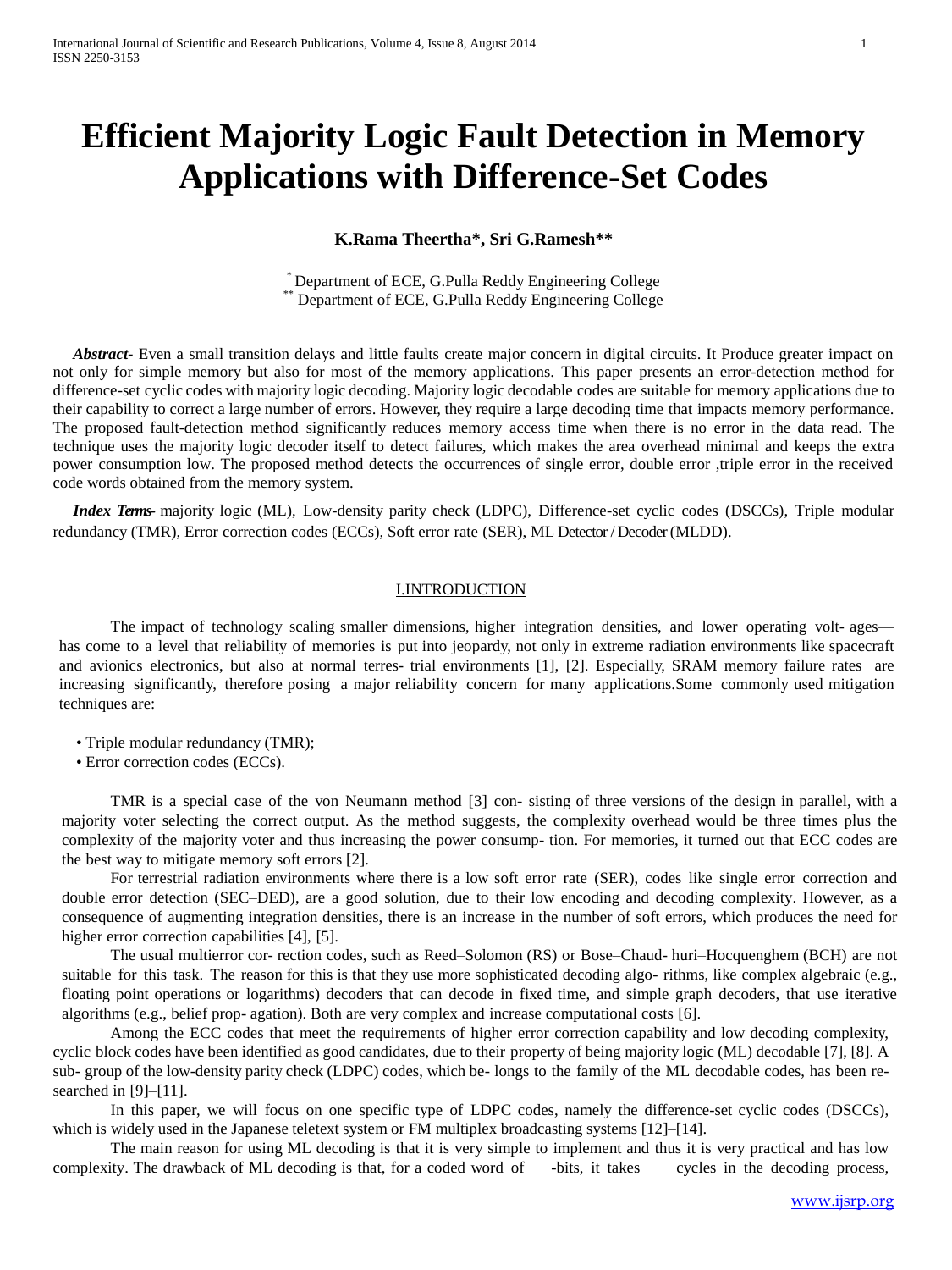posing a big impact on system performance [6].

One way of coping with this problem is to implement par- allel encoders and decoders. This solution would enormously increase the complexity and, therefore, the power consumption. As most of the memory reading accesses will have no errors, the decoder is most of the time working for no reason. This has motivated the use of a fault detector module [11] that checks if the codeword contains an error and then triggers the correction mechanism accordingly. In this case, only the faulty codewords need correction, and therefore the average read memory access is speeded up, at the expense of an increase in hardware cost and power consumption. A similar proposal has been presented in [15] for the case of flash memories..

This paper explores the idea of using the ML decoder cir- cuitry as a fault detector so that read operations are accelerated with almost no additional hardware cost. The results show that the properties of DSCC-LDPC enable efficient fault detection.



Figure1: Memory system schematic with MLD

## II. EXISTENT MAJORITY LOGIC DECODING (MLD) SOLUTIONS

MLD is based on a number of parity check equations which are orthogonal to each other, so that, at each iteration, each code- word bit only participates in one parity check equation, except the very first bit which contributes to all equations. For this reason, the majority result of these parity check equations de- cide the correctness of the current bit under decoding.

MLD was first mentioned in [7] for the Reed–Müller codes. Then, it was extended and generalized in [8] for all types of systematic linear block codes that can be totally orthogonalized on each codeword bit.

A generic schematic of a memory system is depicted in Figure1 for the usage of an ML decoder. Initially, the data words are en- coded and then stored in the memory. When the memory isread, the codeword is then fed through the ML decoder before sent to the output for further processing. In this decoding process, the data word is corrected from all bit-flips that it might have suffered while being stored in the memory.

There are two ways for implementing this type of decoder. The first one is called the Type-I ML decoder, which determines, upon XOR combinations of the syndrome, which bits need to be corrected [6]. The second one is the Type-II ML decoder that calculates directly out of the codeword bits the information of correctness of the current bit under decoding [6]. Both are quite similar but when it comes to implementation, the Type-II uses less area, as it does not calculate the syndrome as an intermediate step. Therefore, this paper focuses only on this one.

#### *A. Plain ML Decoder:*

As described before, the ML decoder is a simple and pow- erful decoder, capable of correcting multiple random bit-flips depending on the number of parity check equations. It consists of four parts: 1) a cyclic shift register; 2) an XOR matrix; 3) a majority gate; and 4) an XOR for correcting the codeword bit under decoding, as illustrated in Figure 2.

The input signal is initially stored into the cyclic shift reg- ister and shifted through all the taps. The intermediate values in each tap are then used to calculate the results  ${B_i}$  of the check sum equations from the XOR matrix. In the Nth cycle, the result has reached the final tap, producing the output signal.

As stated before, input might correspond to wrong data corrupted by a soft error. To handle this situation, the decoder would behave as follows. After the initial step, in which the codeword is loaded into the cyclic shift register, the decoding starts by calculating the parity check equations hardwired in the XOR matrix. The resulting sump  $B_J$  are then forwarded to the majority gate for evaluating its correctness. If the number of 1's received in  ${B}$  is greater than the number of 0's, that would mean that the current bit under decoding is wrong, and a signal to correct it would be triggered. Otherwise, the bit under decoding would be correct and no extra operations would be needed on it.

In the next step, the content of the registers are rotated and the above procedure is repeated until all N codeword bits have been processed. Finally, the parity check sums should be zero if the codeword has been correctly decoded. Further details on how this algorithm works can be found in [6].

The previous algorithm needs as many cycles as the number of bits in the input signal, which is also the number of taps, , in the decoder. This is a big impact on the performance of the system, depending on the size of the code. For example,  $f(x)$ codeword of 73 bits, the decoding would take 73 cycles, which would be excessive for most applications.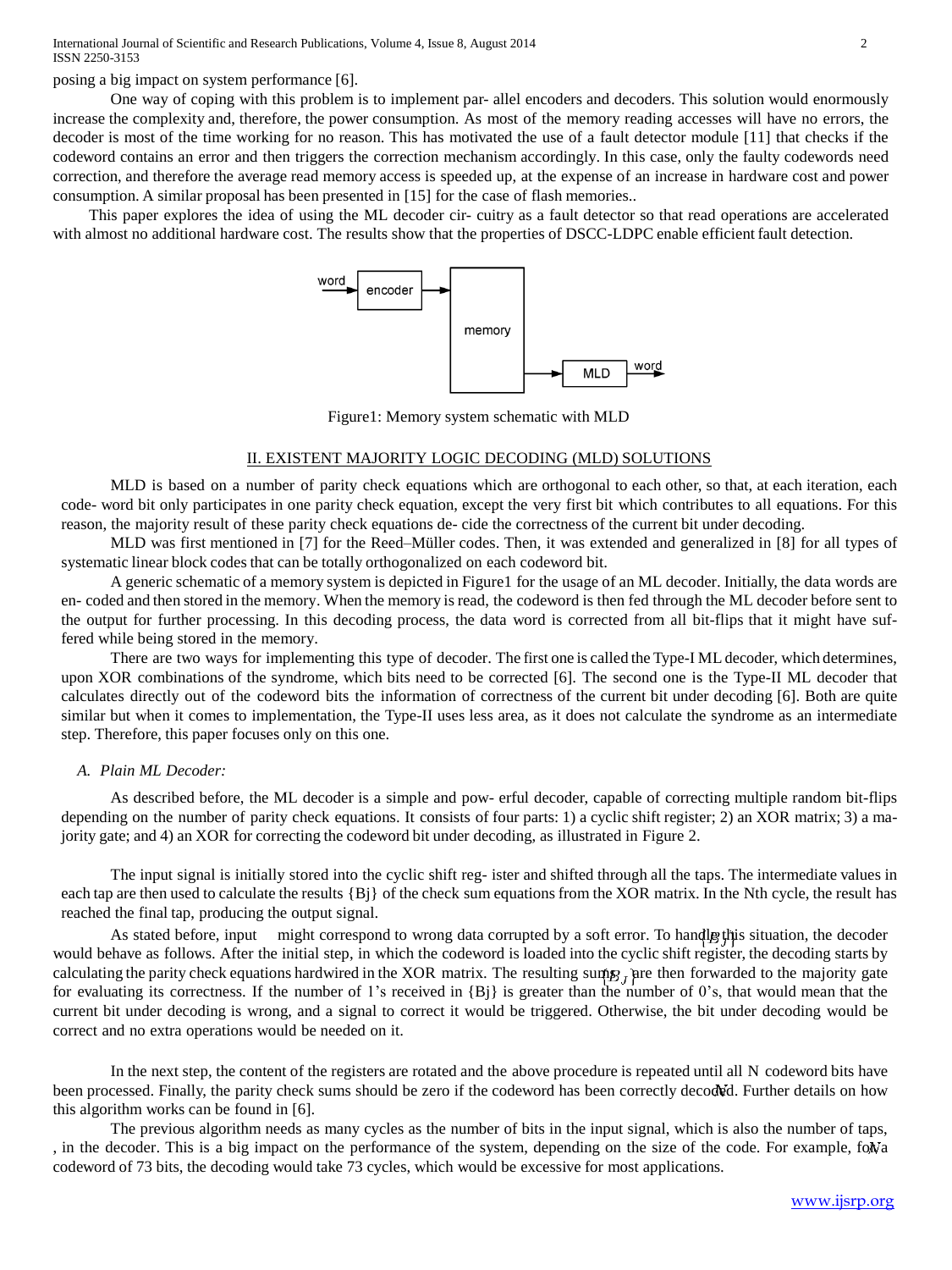#### *B. Plain MLD With Syndrome Fault Detector (SFD):*

In order to improve the decoder performance, alternative de- signs may be used. One possibility is to add a fault detector by calculating the syndrome, so that only faulty codewords are decoded [11]. Since most of the codewords will be errorfree, no further correction will be needed, and therefore performance will not be affected. Although the implementation of an SFD re- duces the average latency of the decoding process, it also adds complexity to the design (see Figure 4).

The SFD is an XOR matrix that calculates the syndrome based on the parity check matrix. Each parity bit results in a syndrome equation. Therefore, the complexity of the syndrome calculator increases with the size of the code. A faulty codeword is detected when at least one of the syndrome bits is "1." This triggers the MLD to start the decoding, as explained before. On the other hand, if the codeword is error-free, it is forwarded directly to the output, thus saving the correction cycles.

In this way, the performance is improved in exchange of an additional module in the memory system: a matrix of XOR gates to resolve the parity check matrix, where each check bit results into a syndrome equation. This finally results in a quite complex module, with a large amount of additional hardware and power consumption in the system.

#### III. PROPOSED ML DETECTOR/DECODER

This section presents a modified version of the ML decoder that improves the designs presented before. Starting from the original design of the ML decoder introduced in [8], the proposed ML detector/decoder (MLDD) has been implemented using the difference-set cyclic codes (DSCCs) [16]–[19]. This code is part of the LDPC codes, and, based on their attributes, they have the following properties:

- Ability to correct large number of errors;
- sparse encoding, decoding and checking circuits synthesiz- able into simple hardware;
- modular encoder and decoder blocks that allow an efficient hardware implementation;
- systematic code structure for clean partition of information and code bits in the memory.



Fig.ure 7. Schematic of the proposed MLDD. i) Control unit. ii) Output tristate buffers

Since performance is important for most applications, we have chosen an intermediate solution, which provides a good reliability with a small delay penalty for scenarios where up to five bit-flips may be expected.This proposal is one of the main contributions of this paper, and it is based on the following hypothesis:

.

Given a word read from a memory protected with DSCC codes, and affected by up to five bit-flips, all errors can be detected in only three decoding cycles.

This is a huge improvement over the simpler case, where decoding cycles are needed to guarantee that errors are detected.

The proof of this hypothesis is very complex from the mathematical point of view. Therefore, two alternatives have been used in order to prove it, which are given here.

• Through simulation, in which exhaustive experiments have been conducted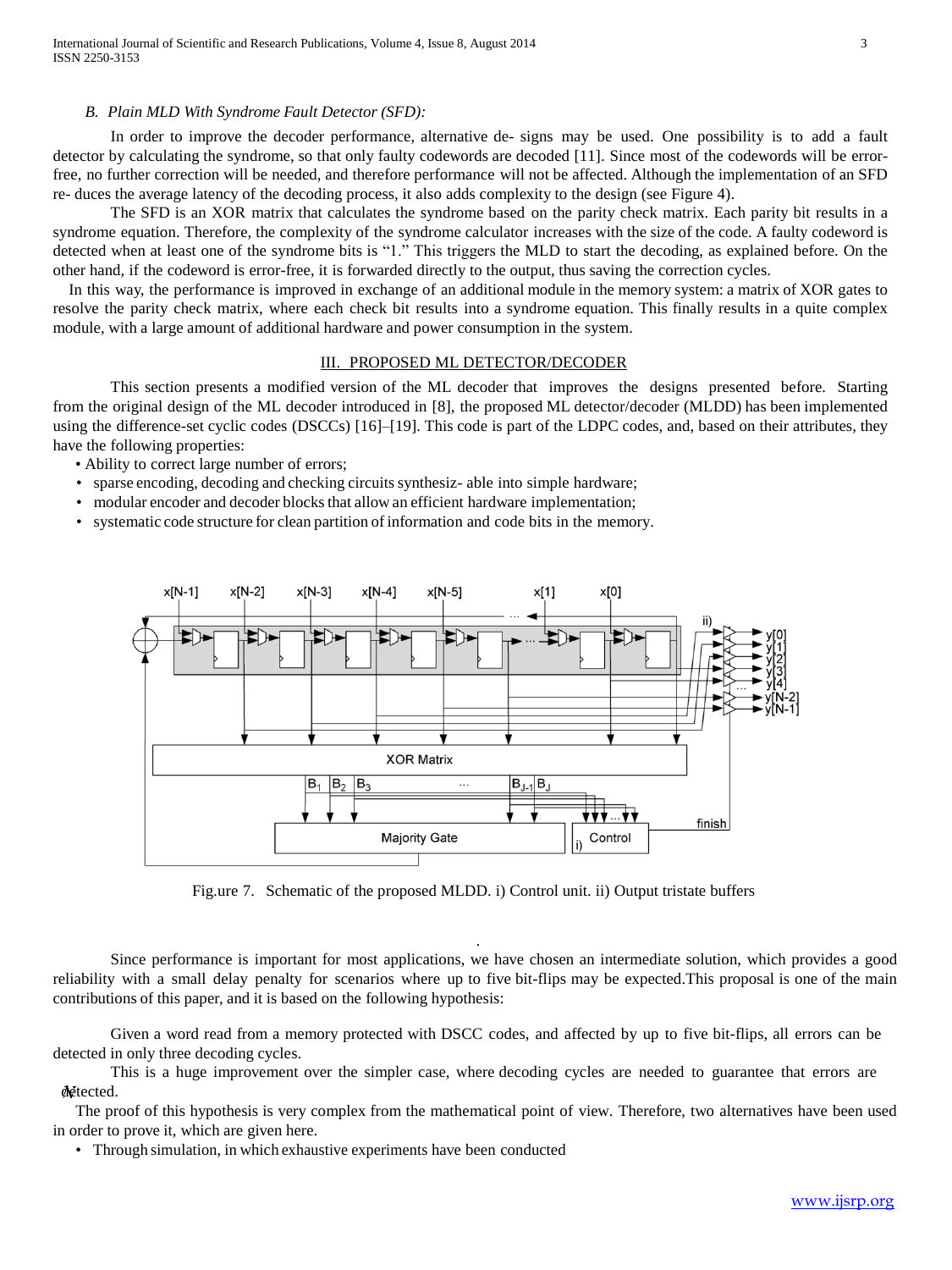International Journal of Scientific and Research Publications, Volume 4, Issue 8, August 2014 4 ISSN 2250-3153

For simplicity, and since it is convenient to first describe the chosen design, let us assume that the hypothesis is true and that only three cycles are needed to detect all errors affecting up to five bits (this will be confirmed in Section IV).

In general, the decoding algorithm is still the same as the one in the plain ML decoder version. The difference is that, instead of decoding all codeword bits by processing the ML decoding during N cycles, the proposed method stops intermediately in the third cycle.

If in the first three cycle  $BQ$ , the evaluation of the XOR matrix for all  ${Bj}$  is "0," the codeword is de- termined to be errorfree and forwarded directly to the output. If the {Bj} contain in any of the three cycles at least a "1," the proposed method would continue the whole decoding process in order to eliminate the errors. A detailed schematic of the proposed design is shown.

The figure shows the basic ML decoder with an N-tap shift register, an XOR array to calculate the orthogonal parity check sums and a majority gate for deciding if the current bit under decoding needs to be inverted. Those components are the same as the ones for the plain ML decoder. The additional hardware to perform the error detection is illustrated in Fig. 7 as: i) the control unit which triggers a finish flag when no errors are detected after the third cycle and ii) the output tristate buffers. The output tristate buffers are always in high impedance unless the control unit sends the finish signal so that the current values of the shift register are forwarded to the output .

The control schematic is illustrated in Figure 8.

Figure 8. Schematic of the control unit.



The control unit manages the detection process. It uses a counter that counts up to three, which distinguishes the first three iterations of the ML decoding. In these first three itera- tions, the control unit evaluates the  ${B_i}$  by combining them with the OR1 function. This value is fed into a three-stage shift register, which holds the results of the last three cycles. In the third cycle, the OR2 gate evaluates the content of the detection register. When the result is "0," the FSM sends out the finish signal indicating that the processed word is error-free. In the other case, if the result is "1," the ML decoding process runs until the end.

This clearly provides a performance improvement respect to the traditional method. Most of the words would only take three cycles (five, if we consider the other two for input/output) and only those with errors (which should be a minority) would need to performthe whole decoding process. More information about performance details will be provided in the next sections.

#### IV. RESULTS

The tabular column I shows the number of data bits and parity bits for different values of 'N' according to difference-set codes.

| Table I: DSCC LENGTHS |      |     |                         |  |  |  |  |  |
|-----------------------|------|-----|-------------------------|--|--|--|--|--|
|                       |      |     | data bits   parity bits |  |  |  |  |  |
|                       | 73   | 45  | 38                      |  |  |  |  |  |
|                       | 273  | 191 | 82                      |  |  |  |  |  |
|                       | 1057 | 813 | 244                     |  |  |  |  |  |

#### *A. Effectiveness:*

Table II shows the results for errors with two bit-flips. These results confirm that with only one decoding cycle, the detection method is covering more than 90% of the error patterns for all

. The second cycle increases the percentage of detection and after the third one, 100% of the errors are detected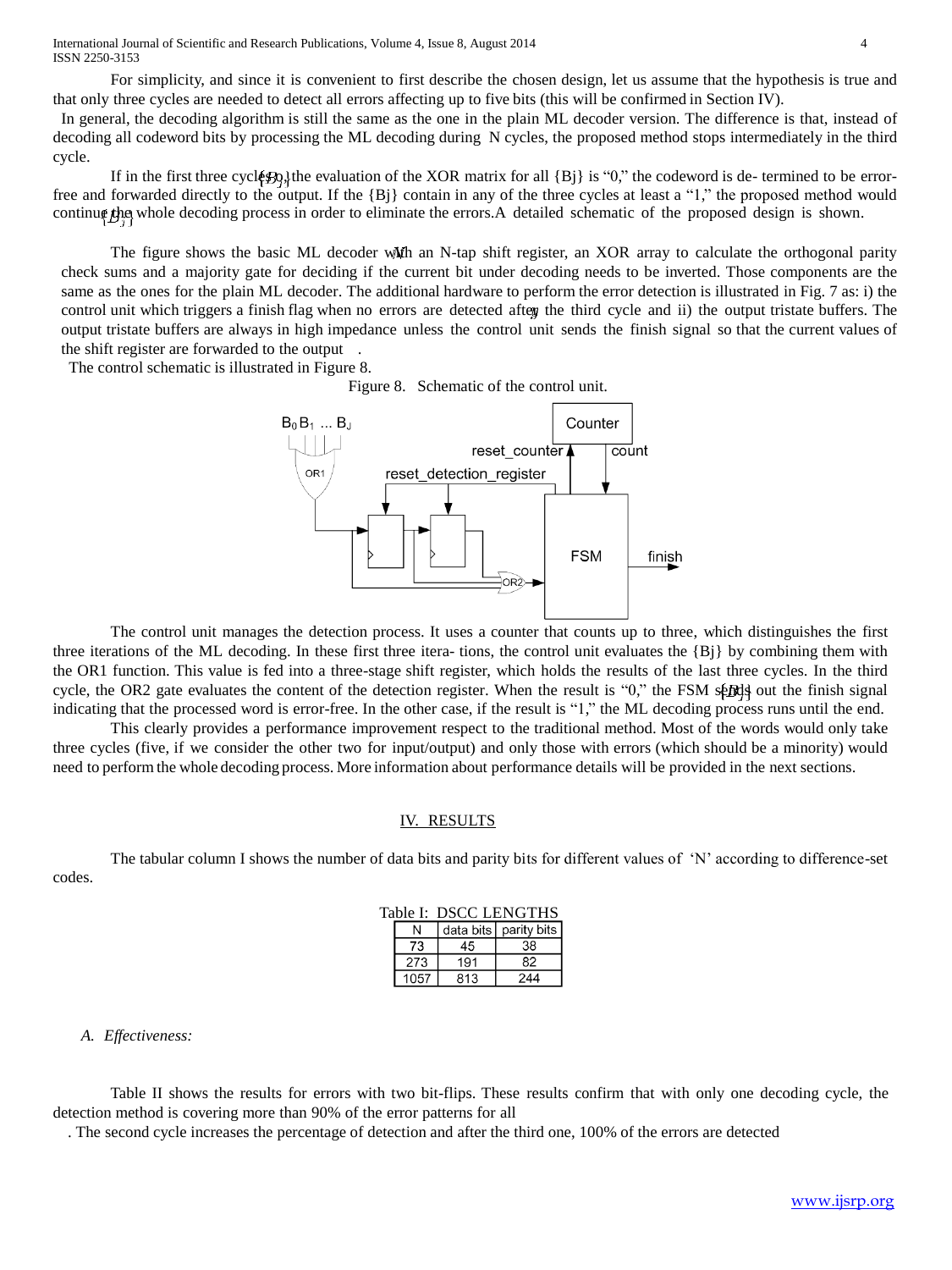## Table II: EXHAUSTIVE SEARCH RESULTS FOR TWO BIT-FLIPS

| literation N=73 |        |                         | N=273   N=1057  |
|-----------------|--------|-------------------------|-----------------|
|                 | 90.41% |                         | 94.51%   99.49% |
| ン               | 99.20% | 99.72%   99.99%         |                 |
| З               |        | 100.00% 100.00% 100.00% |                 |

| Table III:                          |  |
|-------------------------------------|--|
| PERFORMANCE OF THE DIFFERENT MODELS |  |

| model       | cycles |  |                       |        |  |
|-------------|--------|--|-----------------------|--------|--|
|             | 1/O    |  | detecting   no errors | errors |  |
| plain MLD   |        |  | $N+2$                 | $N+2$  |  |
| ISFD        |        |  |                       | $N+2$  |  |
| <b>MLDD</b> |        |  |                       | $N+5$  |  |

Table III shows the performance of three models of MLD in terms of cycles. And it also compares the proposed MLD with previous ones in performance.

|      |          |                                   |       | SPEED-UP OF THE PROPOSED MLDD FOR ERROR-FREE CODEWORDS |
|------|----------|-----------------------------------|-------|--------------------------------------------------------|
|      |          | plain ML   proposed ML   speed-up |       |                                                        |
|      | decoding | detection                         |       |                                                        |
| 731  | 75       |                                   | 15    |                                                        |
|      | 275      |                                   | 55    |                                                        |
| 1057 | 1059     |                                   | 211.8 |                                                        |

Table IV:

Table IV shows the performance of two models of MLD in terms of cycles. And it also compares the proposed MLD with previous ones in performance.

# *B.Memory Read Access Delay:*

The memory read access delay of the plain MLD is directly dependent on the code size, i.e., a code with length 73 needs 73 cycles, etc. Then, two extra cycles need to be added for I/O. On the other hand, the memory read access delay of the proposed MLDD is only dependent on the word error rate (WER). If there are more errors, then more words need to be fully decoded.

The detection phase of the MLDD is code-length-independent and therefore has the same number of cycles for all N. A summary of the performance of the three different designs.

The "I/O" column represents the number of cycles the design needs to forward the data to the registers and to read from those registers to the output. It has the same value for all the designs. The "detecting" column gives the actual number of cycles the design needs to detect an error in the codeword. In the case that there are no errors in the codeword, the designs would need, in total, the number of cycles given in the "no errors" column (which isthe addition of the "I/O" and "detecting" columns). On the other hand, the "errors" column gives the total number of cycles needed by the design to correct the errors in the codeword. The three designs that have been compared are the plain ML decoder (MLD), the ML decoder with a syndrome calculator for error detection (SFD), and the proposed MLDD. As it can be seen, the plain MLD always needs N cyclesin all cases. The SFD, however, is able to detect in just one single cycle (plus 2 of I/O) if the codeword is error free and forward it to the output. The performance of the proposed design is closer to that of the SFD rather than to the MLD. It just requires three cycles to detect any error (plus two of I/O).

# C.Simulation results:

Figure 1 shows the simulation results of the existing method MLD which requires 'N' cycles to decode 'N' bits. The figure will be as follows: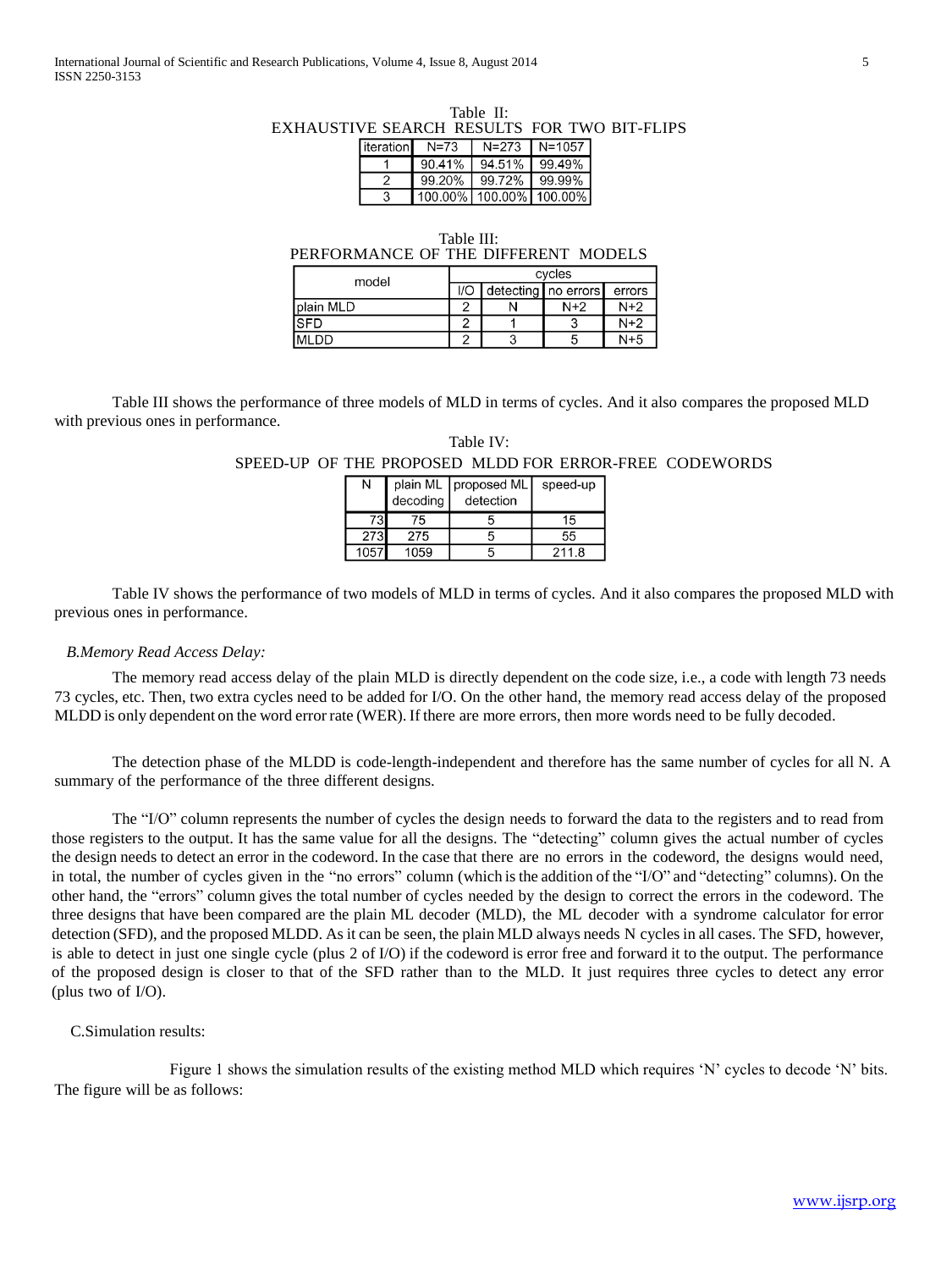Fig.ure 1: Simulation of MLD for 73 bits

| Name                                                                                                                                             | Value                                                                                                                                     | <b>Professional Profession</b> | $\left  \frac{1}{2} \right $                         | 2us       | 3.140000 us     | $14us$ .                                                                   | $5 \text{ us}$ |
|--------------------------------------------------------------------------------------------------------------------------------------------------|-------------------------------------------------------------------------------------------------------------------------------------------|--------------------------------|------------------------------------------------------|-----------|-----------------|----------------------------------------------------------------------------|----------------|
| DataOut(0:72)<br>Le Error<br><b>Clock</b><br>F<br>Reset<br><b>B</b> Load<br>DataIn(0:72)<br>ŝ<br>XOROUT[0:8]<br><b>Barba</b><br><b>IL MAJOUT</b> | 12088aa800000000004<br>$\circ$<br>$\circ$<br>$\circ$<br>12088aa800000000004<br>XDataOut(0:72) 048222aa00000000001<br>000000100<br>$\circ$ | ※※※〈※〈※〈一〉形                    | ,,,,,,,,,,,,,,,,,,,<br>12088aa8000000000004<br>₩ 地帯線 | 000000000 | <b>RESERVED</b> | ,,,,,,,,,,,,,,,,,,,,,<br>036ab01c00000000030<br>03030303030303<br>1808 O.L | ooobooooo      |
|                                                                                                                                                  |                                                                                                                                           | X1: 3.140000 us                |                                                      |           |                 |                                                                            |                |

Here, figure 2 shows the simulation results of the proposed method MLDD which requires '5' cycles to decode 'N' bits and is independent of code size 'N'.

Fig.ure 11. Simulation of MLDD for 73 bits

|              |                                   |         |         |                      |         | <b>DUO</b> 040 US       |
|--------------|-----------------------------------|---------|---------|----------------------|---------|-------------------------|
| Name         | Value                             | 1100 ns | 1150 ns | 1200 ns              | 1250 ns | 300 ns                  |
|              | DataOut(0:72) 16e767fe00000000005 | 0       |         | 22222222222222222222 |         | 1 <sub>5</sub> e767fe00 |
| Le Error     | $\overline{\phantom{0}}$          |         |         |                      |         |                         |
| <b>Clock</b> |                                   |         |         |                      |         |                         |
| ъ<br>Reset   | $\Omega$                          |         |         |                      |         |                         |
| Load         |                                   |         |         |                      |         |                         |
| DataIn[0:72] | 16e767fe00000000005               | 0.1     |         | 16e767fe00000000005  |         |                         |
|              |                                   |         |         |                      |         |                         |

# *D. Area*

The previous subsection showed that the performance of the proposed design MLDD is much faster than the plain MLD version, but slightly lower than the design with syndrome calculator (SFD).

As mentioned several times, this is compensated with a clear savings in area. To study this, the three designs have been implemented in VHDL and synthesized, for different values using a TSMC35 library. The obtained results are depicted, in number of equivalent gates.

Table V: Synthesis Results of the three designs for different code lengths

| Ν    | <b>MLD</b> | <b>SFD</b> | overhead | <b>MLDD</b> | l overheadl |
|------|------------|------------|----------|-------------|-------------|
| 21   | 315        | 395        | 25.40%   | 347         | 10.16%      |
| 73   | 983        | 1460       | 48.52%   | 1023        | 4.07%       |
| 273  | 3441       | 7185       | 108.81%  | 3488        | 1.37%       |
| 1057 | 12935      | 45148      | 249.04%  | 12991       | 0.43%       |

The conclusions of Table V on the area results are given as follows:

- The MLD design requires little area compared with the other two designs. However, as seen before, the performance results are not very good.
- The SFD version, which had the best performance, needs more area than the MLD does, ranging from 25.40% to 294.94% depending on N. Notice that the increment of area grows quicker.
- The MLDD version has a very similar performance to SFD, however it requires a much lower area overhead.

These conclusions can be extrapolated to power. The over-head introduced by MLDD is very small, contrary to the SFD.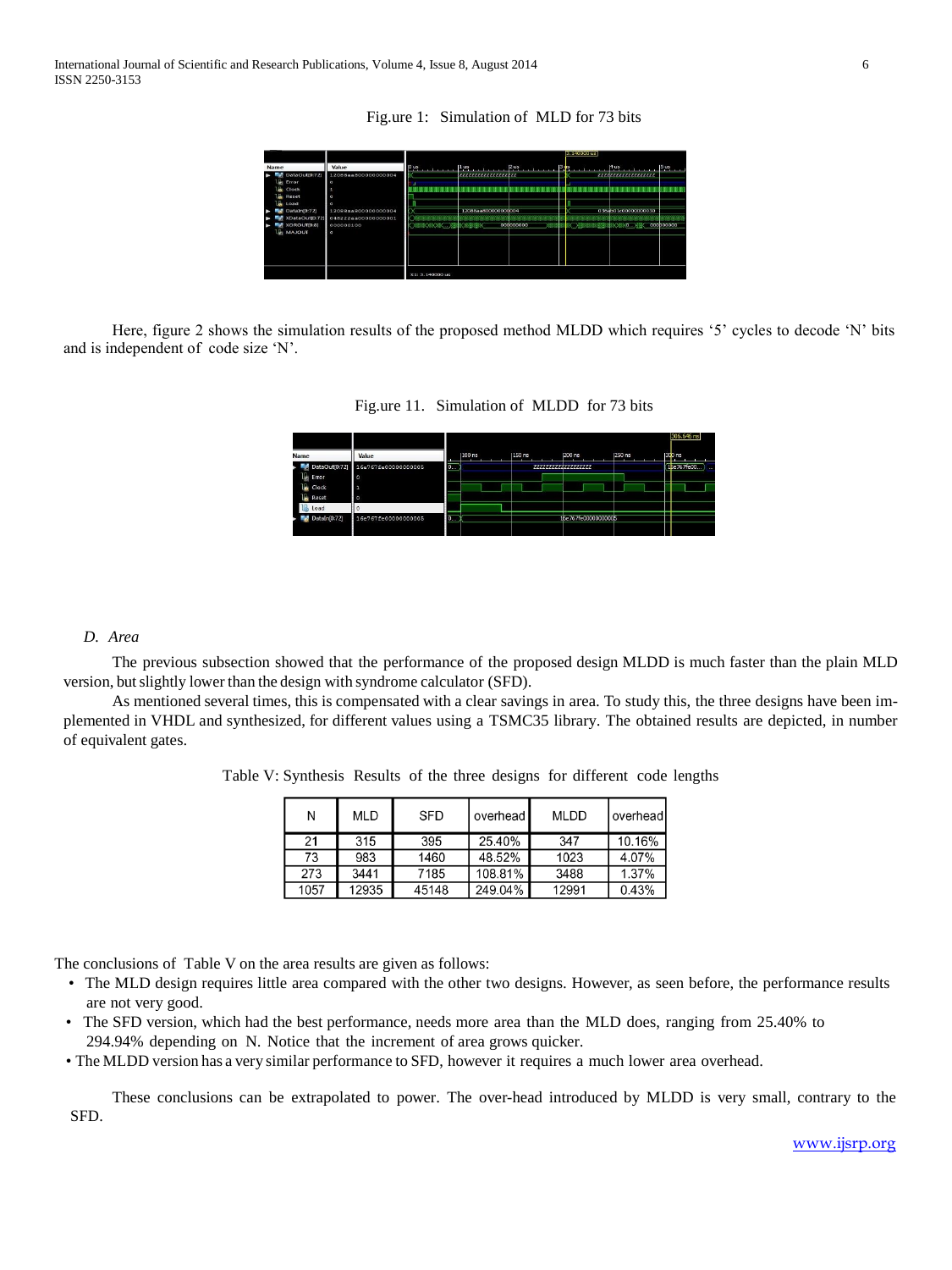An important final comment is that the area overhead of the MLDD actually *decreases* with respect to the plain MLD version. For large values of N, both areas are practically the same. The reason for this is that the error detector in the MLDD has been designed to be independent of the size code

. The opposite situation occurs, with the SFD technique, which uses syndrome calculation to perform error detection: its complexity grows quickly when the code size increases.

One of the problems to make the MLDD module independent Mas been the mapping of the intermediate delay line values to the output signals. The reason is that this module behaves in two different ways depending if the processed word is erroneous or correct. If it is correct, its output is driven after the third cycle, what means that the word has been shifted three positions in the line register. If it is wrong, the word has to be fully decoded, what implies being shifted positions. So, both scenarios end up with the output values at different positions of the shift register. Then some kind of multiplexing logic would be needed to reorder the bits before mapping them to the output. However, the area of this logic would grow with linearly. In order to avoid this, it has been decided to make three extra shift movements in the case of a wrong word, in order to align its bits with those of a correct word. After this, the output bits are coherent in all situations, not needing multiplexing logic. The penalty for this solution is three extra cycles to decode words with errors, which usually has a negligible impact on performance.

#### V. CONCLUSION

In this paper, a fault-detection mechanism, MLDD, has been presented based on ML decoding using the DSCCs. Exhaustive simulation test results show that the proposed technique is able to detect any pattern of up to five bit-flips in the first three cycles of the decoding process. This improves the performance of the design with respect to the traditional MLD approach.

On the other hand, the MLDD error detector module has been

.

designed in a way that is independent of the code size. This makes its area overhead quite reduced compared with other tra- ditional approaches such as the syndrome calculation (SFD).

In addition, a theoretical proof of the proposed MLDD scheme for the case of double errors has also been presented. The extension of this proof to the case of four errors would confirm the validity of the MLDD approach for a more general case, something that has only been done through simulation in the paper. This is, therefore, an interesting problem for future research. The application of the proposed technique to memo- ries that use scrubbing is also an interesting topic and was in fact the original motivation that led to the MLDD scheme.

#### VI.REFERENCES

- [1] C. W. Slayman, "Cache and memory error detection, correction, and reduction techniques for terrestrial servers and workstations," *IEEE Trans. Device Mater. Reliabil.*, vol. 5, no. 3, pp. 397–404, Sep. 2005.
- [2] R. C. Baumann, "Radiation-induced soft errors in advanced semicon- ductor technologies," *IEEE Trans. Device Mater. Reliabil.*, vol. 5, no. 3, pp. 301–316, Sep. 2005.
- [3] J. von Neumann, "Probabilistic logics and synthesis of reliable organ- ismsfrom unreliable components," *Automata Studies*, pp. 43–98, 1956.
- [4] S. Lin and D. J. Costello*, Error Control Coding*, 2nd ed. Englewood Cliffs, NJ: Prentice-Hall, 2004.
- [5] I. S. Reed, "Aclass of multiple-error-correcting codes and the decoding scheme," *IRE Trans. Inf. Theory*, vol. IT-4, pp. 38–49, 1954.
- [6] J. L. Massey*, Threshold Decoding*. Cambridge, MA: MIT Press,1963.

[7] S. Ghosh and P. D. Lincoln, " Low-density parity check codes for error correction in nanoscale memory," SRI Comput. Sci. Lab. Tech. Rep. CSL-0703, 2007.

- [8] B. Vasic and S. K. Chilappagari, "An information theoretical frame- work for analysis and design of nanoscale fault-tolerant memories based on lowdensity parity-check codes," *IEEE Trans. Circuits Syst. I, Reg. Papers*, vol. 54, no. 11, pp. 2438–2446, Nov. 2007.
- [9] Y. Kato and T. Morita, "Error correction circuit using difference-set cyclic code," in *Proc. ASP-DAC*, 2003, pp. 585–586.
- [10] T. Kuroda, M. Takada, T. Isobe, and O. Yamada, "Transmission scheme of high-capacity FM multiplex broadcasting system," *IEEE Trans. Broadcasting*, vol. 42, no. 3, pp. 245–250, Sep. 1996.
- [11] O. Yamada, "Development of an error-correction method for data packet multiplexed with TV signals," *IEEE Trans. Commun.*, vol. COM-35, no. 1, pp. 21–31, Jan. 1987.
- [12] P. Ankolekar, S. Rosner, R. Isaac, and J. Bredow, "Multi-bit error cor- rection methods for latency-contrained flash memory systems," *IEEE Trans. Device Mater. Reliabil.*, vol. 10, no. 1, pp. 33–39, Mar. 2010.
- [13] E. J. Weldon, Jr., "Difference-set cyclic codes," *Bell Syst. Tech. J.*, vol. 45, pp. 1045–1055, 1966.
- [14] C. Tjhai, M. Tomlinson, M. Ambroze, and M. Ahmed, "Cyclotomic idempotent-based binary cyclic codes," *Electron. Lett.*, vol. 41, no. 6, Mar. 2005.